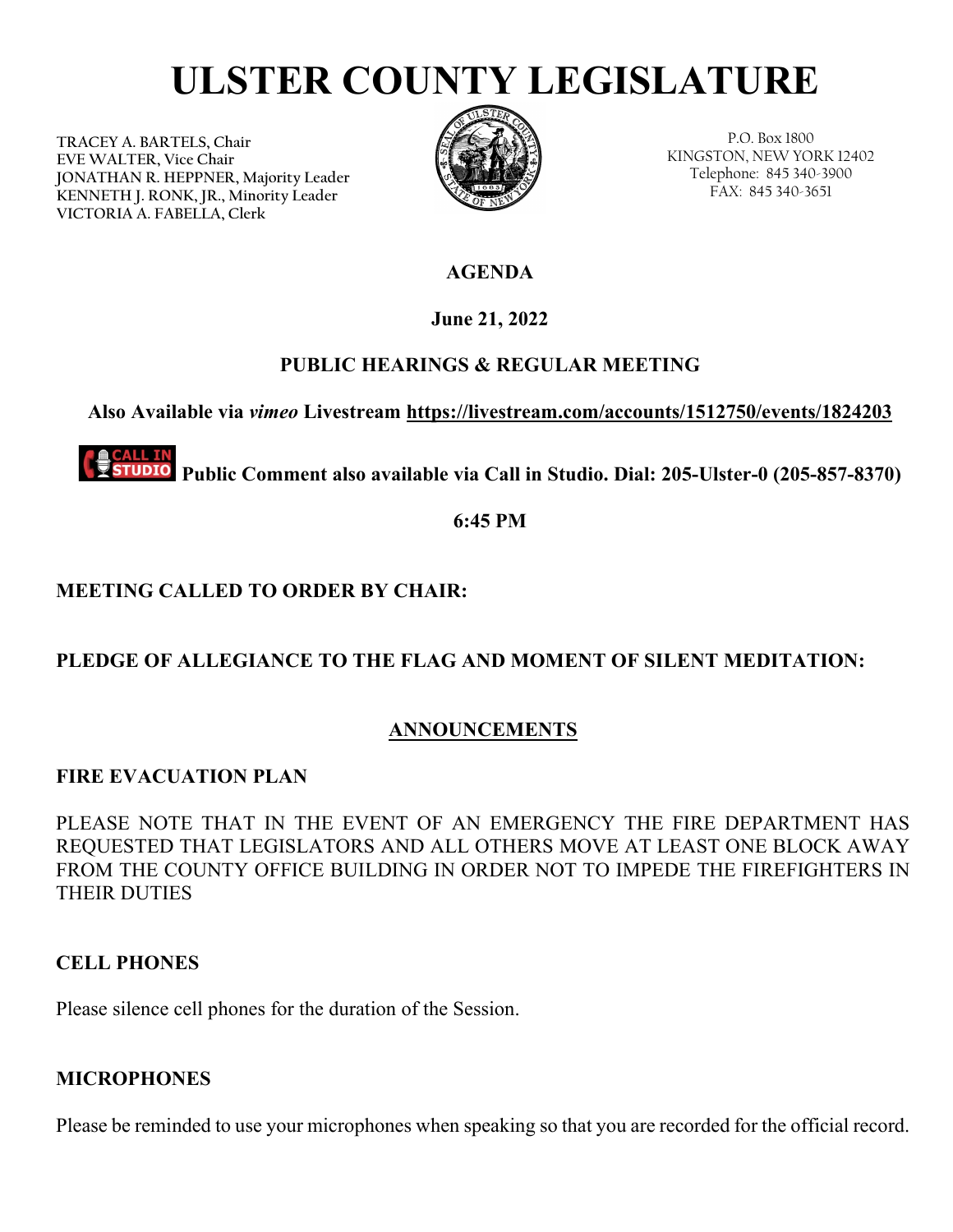AGENDA PAGE 2 JUNE 21, 2022

| <b>ROLL CALL:</b> | Present: | Absent: |
|-------------------|----------|---------|
|-------------------|----------|---------|

#### **6:45 PM - CALL OF THE 1st PUBLIC HEARING BY CLERK:**

On Tentative Budget Of Ulster County Community College For The Year 2022 – 2023

#### **PUBLIC COMMENT:**

## **PUBLIC HEARING ADJOURNED:**

# **7:00 PM - CALL OF THE 2nd PUBLIC HEARING BY CLERK:**

On Proposed Local Law No. 1 Of 2022, A Local Law Amending The Code Of The County Of Ulster, Chapter 131, Vehicles, County, Article I, Sustainable Green Fleet Policy, In Relation To Strategies And Goals

#### **PUBLIC COMMENT:**

# **PUBLIC HEARING ADJOURNED:**

# **7:30 PM - CALL OF THE 3rd PUBLIC HEARING BY CLERK:**

As Required Under Article 25AA Of The Agriculture And Markets Law, On The Addition Of Lands To Agricultural Districts

#### **PUBLIC COMMENT:**

# **PUBLIC HEARING ADJOURNED:**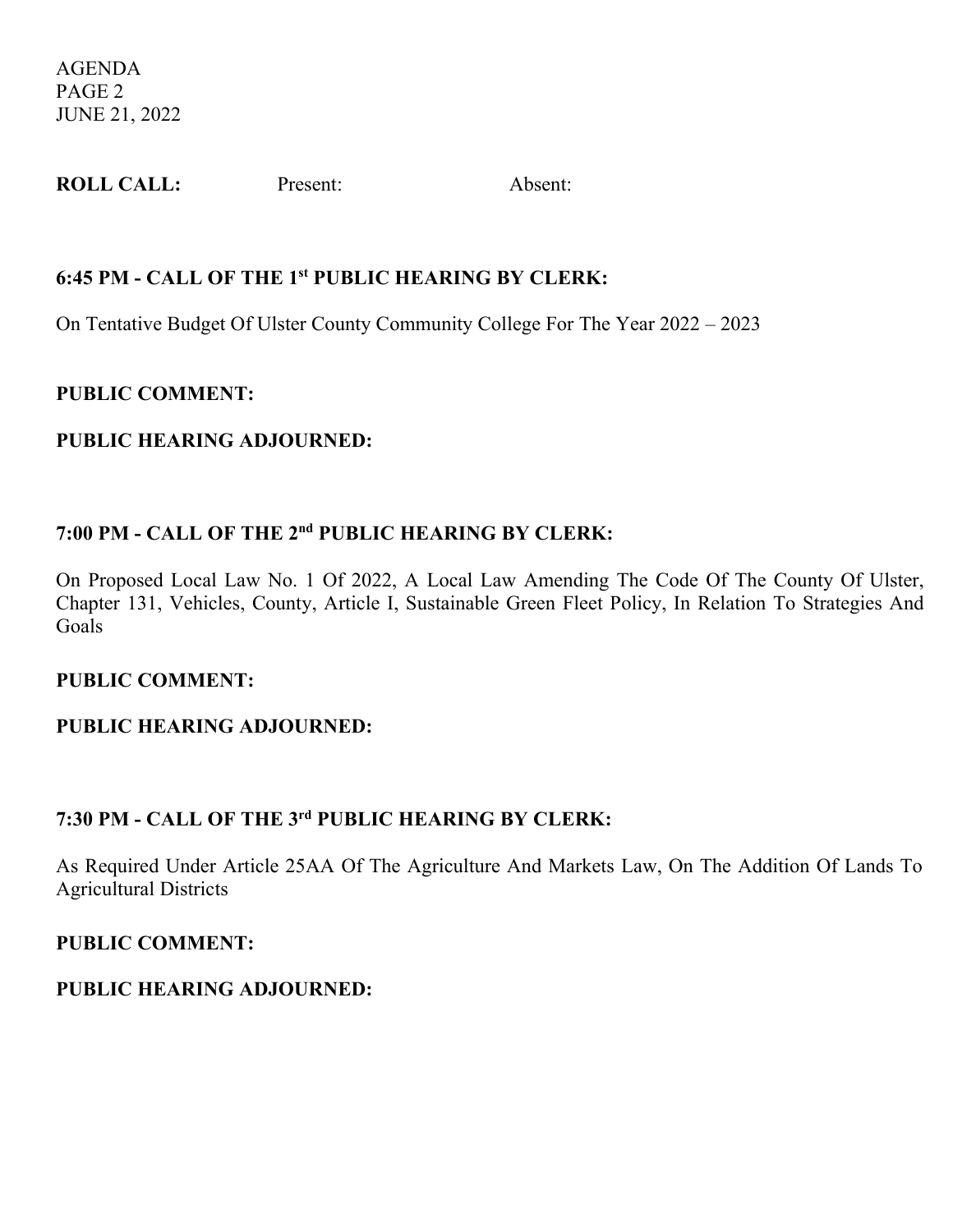AGENDA PAGE 3 JUNE 21, 2022

#### **BIRTHDAYS:**

Legislator Aaron Levine, June 1st Legislator John Gavaris, June 9th Legislator Megan Sperry, June 20<sup>th</sup> Clerk Victoria Fabella, June 22nd Council David Gordon, June 26<sup>th</sup>

#### MOTION TO DISPENSE WITH THE READING OF THE MINUTES OF THE PREVIOUS MEETING

#### **COMMUNICATIONS FROM:**

UC Legislative Chair, Tracey A. Bartels

Minority Leader Kenneth Ronk, Jr. **Appt. Thank You Letters** Dept. of Taxation and Finance, Sr. Attorney Roberts Receipt of Certified Copy Res. No. 169 Town of Marbletown, Vly-Atwood Fire District Res. #1-2022 Withdraw From UC Self-Ins. UC Personnel Dept. Civil Service Announcements

Onteora Central Sch. Dist. Superintendent Corsones Letter, In Support Of SRO's UC Veteran Services Agency, Dir. Cozzupoli May/Memorial Day Weekend Events UC Resource Recovery Agency Agency Seeking Executive Director Hudson River Drinking Water Intermunicipal Council Minutes, May 19, 2022 NYC Dept. Environmental Protection Notice Of Preliminary Decision

Rondout Creek Watershed Alliance<br>
Email, Next Mtg. July 2022 UC Planning Board Agenda 6/1/2022 & Minutes 5/4/2022

Legislative News, IDA Board of Directors Legislative News, UC Ethics Law Appt. Letters, UC Youth Board Notice of Involved Agencies UC Veterans Cemetery Negative Declaration Letter, Support UC Fair Ground Longevity Legislators Bartels, Cahill, Litts Appt. Letters & Thank You Letters UCIDA Board of Directors Civil Service Exam Fees Waived for Vets Renewable Energy Training Series Right of Objection Stream Mgmt. Program Old Rhinebeck Aerodrome Hudson Valley Film Commission Tribute NYS Dept. of Taxation & Finance Certified 2022 State Equalization Rates Diana Francis, New Paltz Email, Opposes SRO's vs. BOCES BETA Program in Poughkeepsie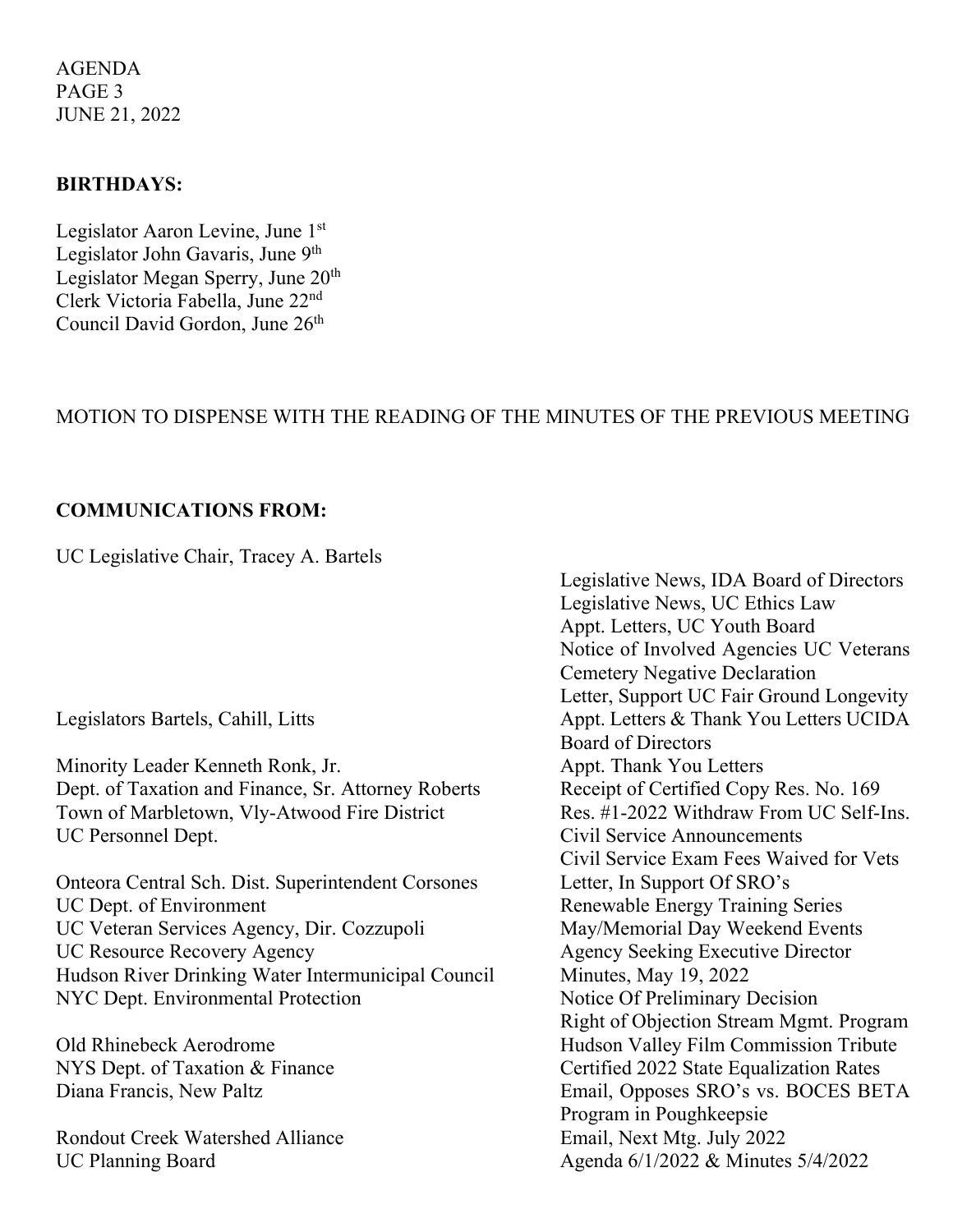AGENDA PAGE 4 JUNE 21, 2022

#### **COMMUNICATIONS (continued):**

Mr. Bill Zeeh Thank You Note Samantha Margolis, Bethesda, MD FOIL Request and Response UC Board of Health Agenda & Minutes 4/18/2022 UC EDA Board of Directors Agenda Draft 6-2-2022 4:30 PM

UC Planning Dept. Ag  $&$  Farmland Protection Board 2022

UC Dept. of Mental Health, Comm. Tara McDonald Representation Letter, Drescher & Malecki NYS Agriculture and Markets, Env. Analyst J. Kehoe Ag Dist.4 Notice to Conduct 8Yr. Review UC DPW Commissioner Brendan Masterson Town of Olive Culvert Deck Replmt. Town of Rochester, Clerk Kathleen Gundberg Public Hearing Notice, LL D of 2022 Historic Huguenot St., New Paltz FBI Returned (2) 19th Century Stolen

UC Community Services Board Minutes 3/14/22, 4/11/22, 5/9/22 UC Workforce Development Board Minutes 6/14/22

## **COUNTY EXECUTIVE COMMUNICATIONS:**

Catskill Watershed Corporation Notice of Preliminary Decisions 6/8/22 Agenda Draft 6-14-2022 4:00 PM Agenda Draft 6-17-2022 3:30 PM<br>2022 Agricultural District Inclusions Report Drescher & Malecki LLP Independent Accountant's Report on Applying Agreed-Upon Procedures, 2021 External Audit, Dept of Mental Health Paintings Palisades Interstate Park Commission Meeting Date/Location Change Notice Rondout Valley Lions Club Letter To ARPA Members Supporting UC Collaborative for Kids Initiative UC IDA Agenda Draft 6-15-2022 & Materials UC CRC Agenda Draft 6-15-2022 & Materials

> Press Release, Statement Health Comm. Press Release & Central Hudson Consumer Protections Letter Press Release, Baby Formula Press Release, McKinstry Bridge Gardiner Press Release, Jail Demolition Press Release, MH Services in Kinston Press Release, Vets Cemetery Res. Signed Press Release, UC Gax Tax Relief 6/1/22 Press Release, TechCity Deal Finalized Press Release, Gun Violence Awareness Press Release, NYSEG Rate Increase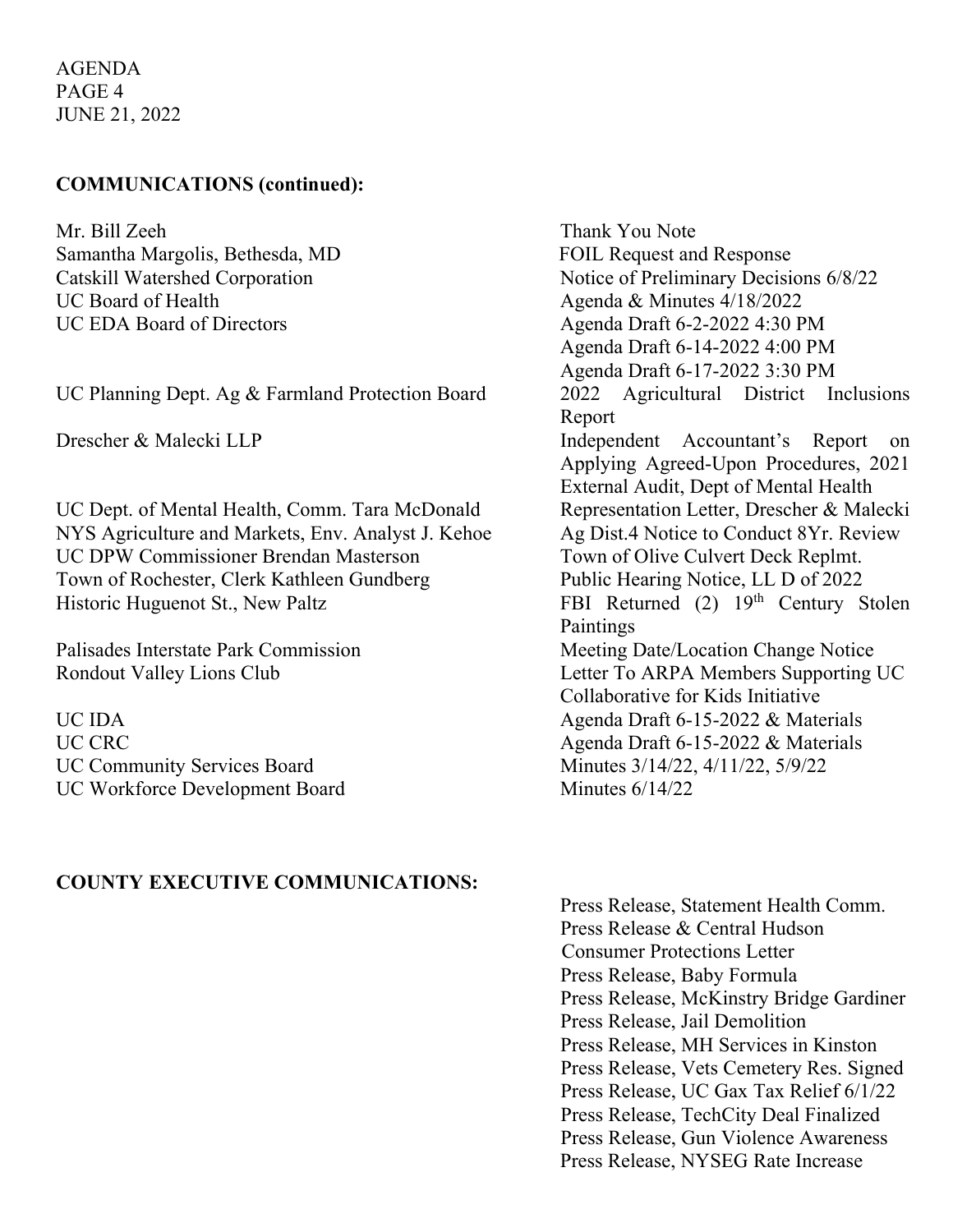# **COUNTY EXECUTIVE COMMUNICATIONS (continued):**

UC Corporate Compliance March Minutes UC Veterans Cemetery Future Location Invitation Bill Signing, 5/26/22 10AM Invitation Juneteenth Celebration 6/17/22 Apptmt. Office For Aging Advisory Council, Mary Lou Stapleton, Term Expires 12/31/2025 Budgetary Transfers for May 2022

## **MEMORIALIZING LETTERS:**

Supporting NY-NJ Watershed Protection Act Supporting NYS Climate Action Council Scoping Plan

## **COMMITTEE REPORTS: DATE:**

| Economic Development, Planning, Education,      |                |
|-------------------------------------------------|----------------|
| Employment, Arts & Agriculture                  | May 3, 2022    |
| Energy, Environment & Sustainability            | May 5, 2022    |
| Law Enforcement and Public Safety               | May 5, 2022    |
| Laws and Rules, Government Services             | May 12, 2022   |
|                                                 | May 17, 2022   |
| Health, Human Services & Housing                | May 4, 2022    |
| Public Works, Capital Projects & Transportation | May 9, 2022    |
| Ways and Means                                  | May 10, 2022   |
|                                                 | May 17, 2022   |
| American Rescue Plan Act (ARPA)                 | April 27, 2022 |
|                                                 | May 11, 2022   |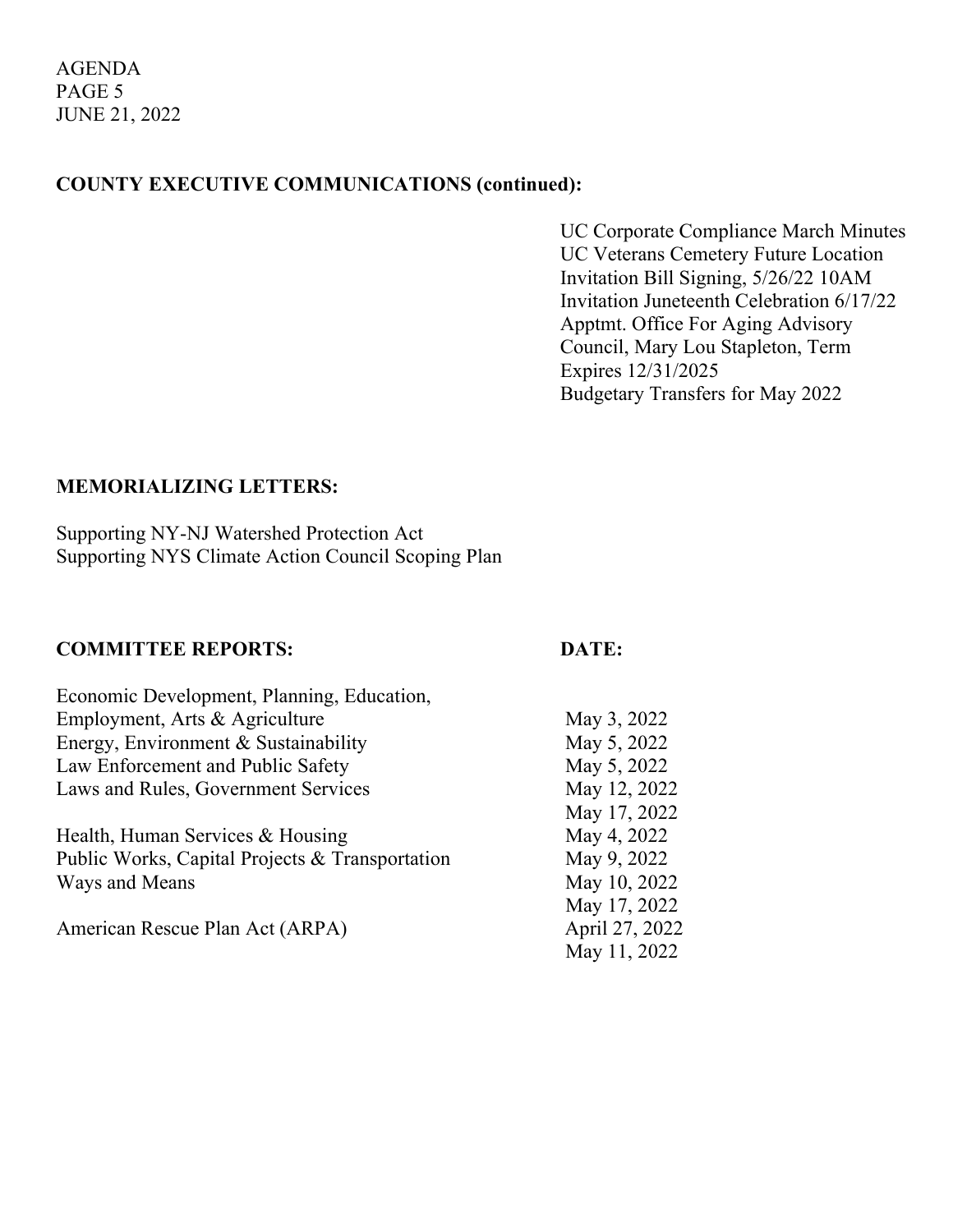## AGENDA PAGE 6 JUNE 21, 2022

## **PRIDE PRESENTATIONS:**

Chair Tracey A. Bartels (Towns of Gardiner & Shawangunk, District 16) and Legislator Megan Sperry (Towns of Esopus & New Paltz, District 17) will present a Pride of Ulster County Awards to five New Paltz Team USA members: Caitlyn Anderson, Jack Dunphy, Sempai Reggie Gold, Lyric Schenker, and Sempai Tuari Schenker, and Fighting Spirit Karate, located in Gardiner, New York.

These young Ulster County residents have tirelessly trained and competed to represent the United States at the International Federation of Kyokushin Karate (IFK) World Tournament in Valencia, Spain earlier this month. Like the Olympics, the IFK World Tournament is held every four years and is the world's most prestigious IFK event. Nearly five hundred Kyokushin fighters representing 39 countries competed in a fullcontact Karate world championship.

Lyric Schenker, age 15, took 3rd place in the U16 Division and made history as the first-ever person, male or female, to take the podium at a Kyokushin worldwide tournament as a representative of the United States.

Team USA gave all of themselves, physically and spiritually, to culminate an incredible journey. Their extraordinary performance at the IFK World Tournament will create a strong foundation for future teams.

Joining these talented young athletes this evening are friends, family, and Fighting Sprit Karate owner and Head Coach Shihan Sean Schenker, Fight Coach Sempai Jonah Schenker.

**-----------------**

Chair Tracey A. Bartels will call upon District No. 4 Legislator Brian Cahill, Chair of the Economic Development, Planning, Education, Employment, Arts & Agriculture Committee to present a Pride of Ulster County award to Laszlo Andacs, a local artist from Gardiner in recognition of his photo selected for the 2022 Ulster County Directory cover.

The image celebrates Ulster County's historic farmlands and breathtaking beauty of our region.

**-----------------**

**PUBLIC COMMENT (on items currently before the Legislature):**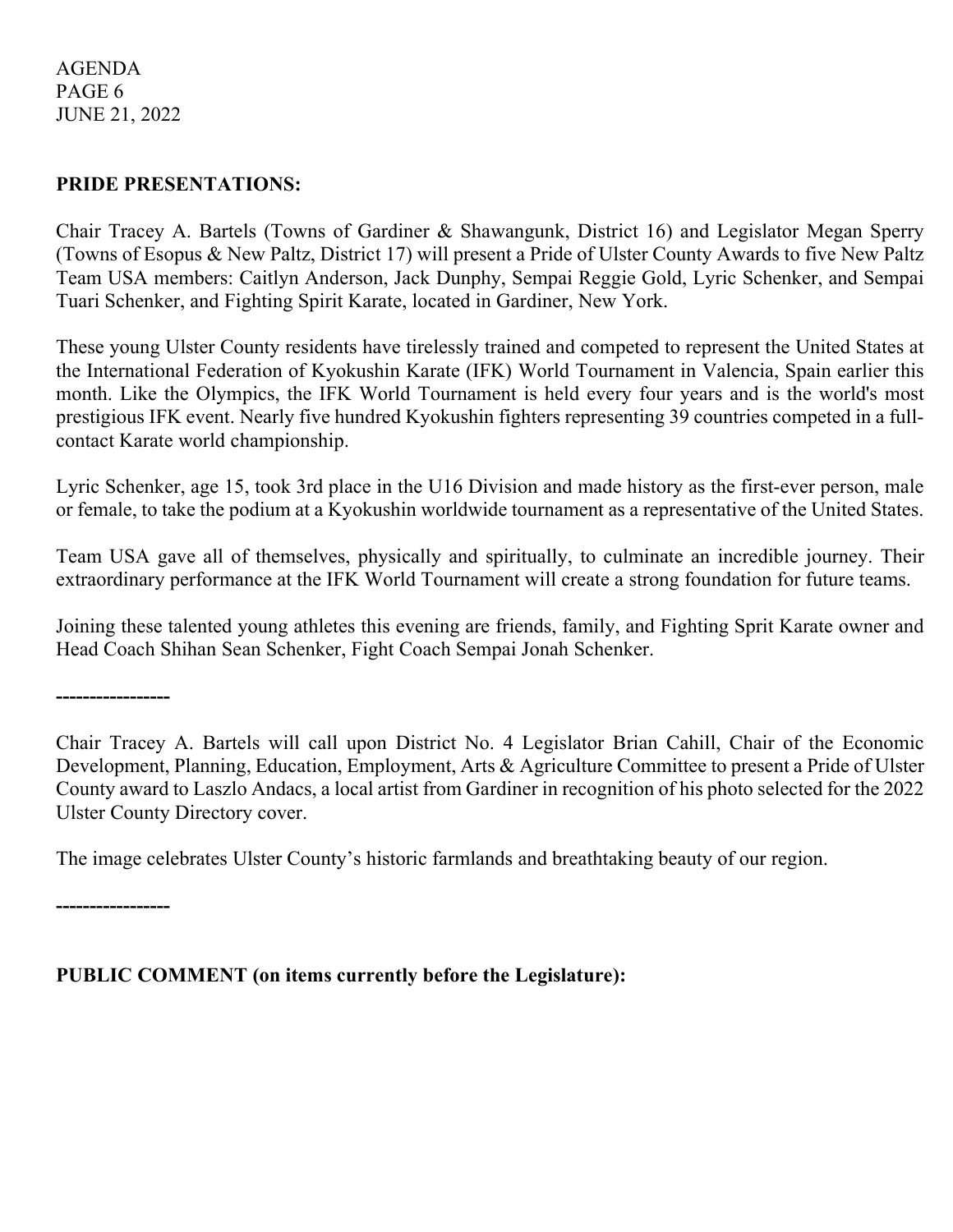AGENDA PAGE 7 JUNE 21, 2022

## **RESOLUTION NOS: 295 – FIRST READING; 11, 14, 168, 199, 253, 288, 290 – 294, 296, 297, 299 – 338; 198 – POSTPONED; 139, 189, 200, 289, 298 – NO ACTION TAKEN; 209 - WITHDRAWN**

#### **FIRST READING**

**295 Amending The Rules Of Order To Adopt Amendments To Public Officer's Law §103, Expanding The Use Of Videoconferencing At Public Meetings**

#### **CONSENT**

- **253 Appointing Member To The Recycling Oversight Committee**
- **292 Confirming The Appointment Of The Medical Examiner For The County Of Ulster**
- **294 Setting A Public Hearing On Proposed Local Law No. 8 Of 2022, A Local Law Adopting Amendments To The New York State Public Officer's Law §103, Expanding The Use Of Videoconferencing At Public Meetings, To Be Held On Tuesday, July 19, 2022 At 7:15 PM**
- **299 Authorizing The Commissioner Of The Ulster County Department Of Mental Health To Enter Into An Intermunicipal Agreement With NYS Office Mental Health To Accept Funding From Community Mental Health Services (CMHS) Adult COVID Relief Block Grant - Amending The 2022 Ulster County Budget**
- **300 Amending The 2022 Ulster County Budget To Accept An Additional Allocation Of Adult Protective Services Funds From The New York State Office Of Children And Family Services – Department Of Social Services**
- **301 Amending The 2022 Ulster County Budget To Accept An Allocation Of Funds From The New York State Office Of Temporary And Disability Assistance To Support Activities Associated With Sheltering The Homeless During Inclement Winter Weather (Code Blue Plan) – Department Of Social Services**
- **302 Authorizing The Chair Of The Ulster County Legislature To Execute An Agreement With The New York State Office Of Children And Family Services For The Multidisciplinary Team Child Advocacy Center Program – Department Of Social Services**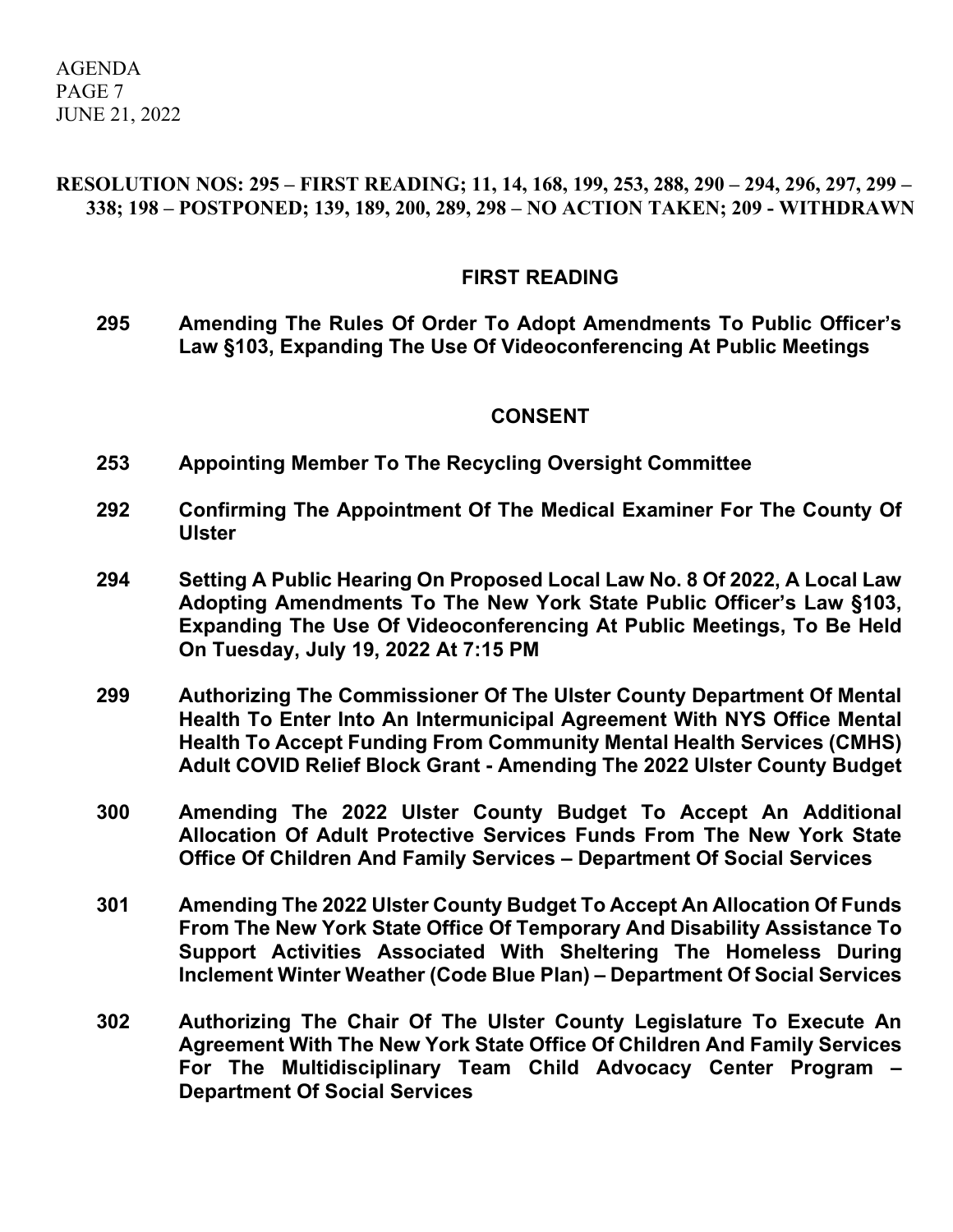AGENDA PAGE 8 JUNE 21, 2022

> **303 Authorizing The Chair Of The Ulster County Legislature To Execute A Contract With The New York State Department Of Health To Continue The Rabies Program – Department Of Health**

> **304 Amending The 2022 Ulster County Budget To Reflect Additional Funding For Brighter Futures Initiative's Full-Time Assistant Youth Bureau Coordinator Position – Youth Bureau**

- **305 Approving The Execution Of A Contract For \$111,435.00 Entered Into By The County – Family Of Woodstock, Inc. – Youth Bureau**
- **306 Approving The Execution Of A Contract For \$69,557.00 Entered Into By The County – Family Of Woodstock, Inc. – Youth Bureau**
- **307 Authorizing The Chair Of The Ulster County Legislature To Enter Into An Agreement With The New York Energy Research And Development Authority (NYSERDA) For Acceptance Of A Clean Energy Communities Leadership Round Action Grant And Amending The 2022 Ulster County Budget – Department Of Environment**
- **308 Declaring Ulster County's Intent To Act As Lead Agency Under New York State Environmental Quality Review Act (SEQRA) For The Purpose Of Constructing A Government Operations Center And Appurtenances To Be Located At Paradies Lane In New Paltz – Department Of Emergency Services**
- **311 Authorizing The Chair Of The Ulster County Legislature To Amend A Contract With The New York State Division Of Criminal Justice Services For Alternative To Incarceration Program – Department Of Probation**
- **312 Approving The Execution Of A Contract Amendment For \$53,388.00 Entered Into By The County – LexisNexis – Ulster County Sheriff**
- **314 Approving The Execution Of A Contract Amendment For Rates Anticipated To Exceed \$50,000.00 Entered Into By The County – Trinity Services Group, Inc. – Ulster County Sheriff**
- **315 Approving The Execution Of A Contract Amendment For \$127,900.00 Entered Into By The County – Tyler Technologies, Inc. – Ulster County Sheriff**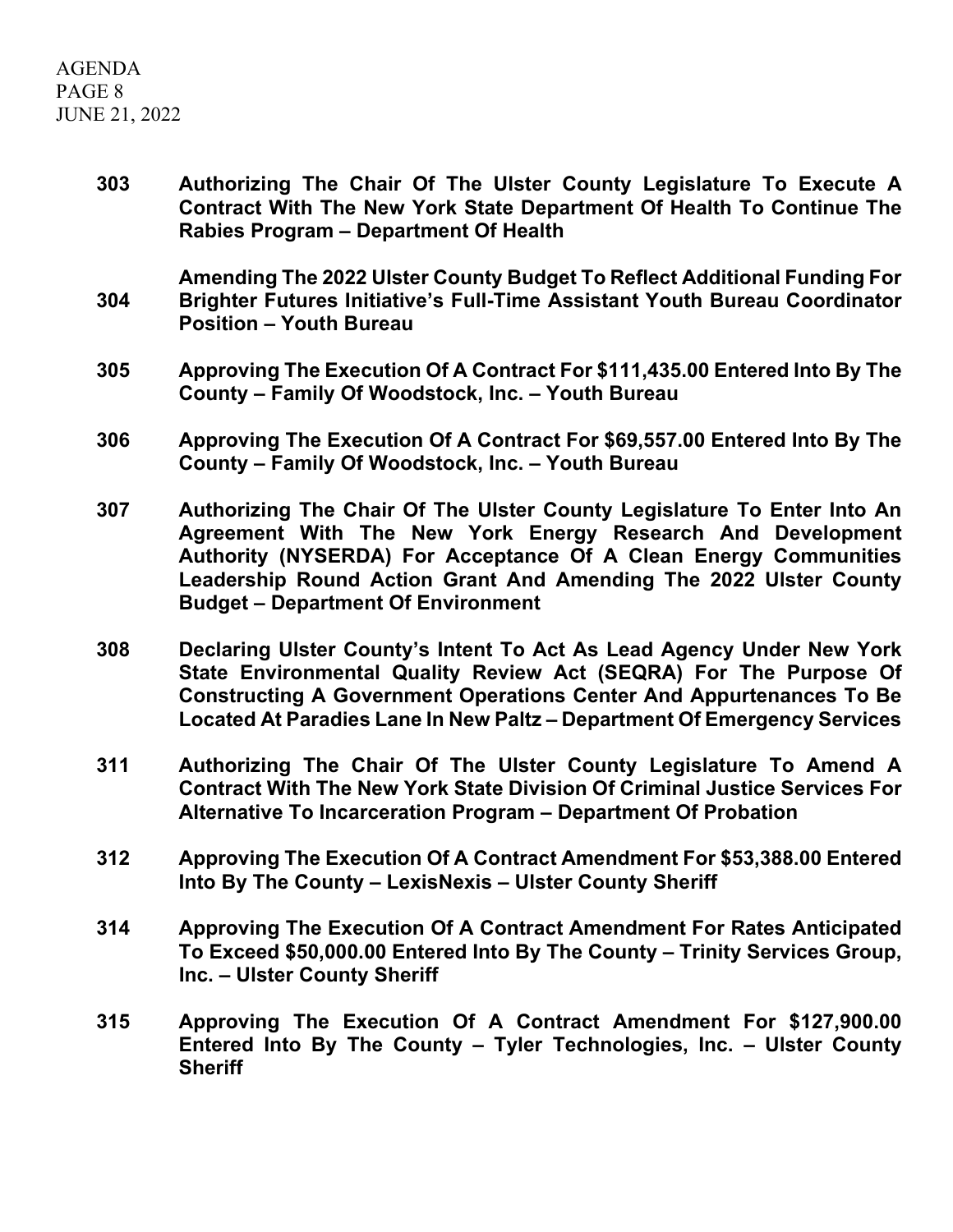- **316 Authorizing The Chair Of The Ulster County Legislature To Execute An Inter-Municipal Agreement With The Ulster County Board Of Cooperative Educational Services (BOCES) In Relation To Intermunicipal Cooperation For Testing Services - Department Of Public Works**
- **317 Establishing Capital Project No. 638 – Boiceville Substation Building Improvements - Amending The 2022 Capital Fund Budget - Department Of Public Works (Highways & Bridges)**
- **319 Amending The 2022 - 2027 Capital Improvement Program – Amending Capital Project No. 584 Bridge Superstructure Repairs – Amending The 2022 Capital Fund Budget – Department Of Public Works (Highways & Bridges)**
- **321 Approving The Execution Of A Contract For \$584,000.00 Entered Into By The County – HVB Construction, Inc. – Department Of Public Works**
- **322 Approving The Execution Of A Contract Amendment For \$63,000.00 Entered Into By The County – M.J. Engineering And Land Surveying, P.C. – Department Of Public Works**
- **323 Amending The 2022 Ulster County Budget- CHIPS / PAVE NY/ EWR/ POP Funding Adjustment - Department Of Public Works (Highways And Bridges)**
- **324 Amending The 2022 -2027 Capital Improvement Program – Establishing Capital Project No. 637 Creekside Drive Road Streambank Stabilization, Town Of Shandaken - Authorizing The Execution Of Any Associated Grant Funding Agreements, Certifications Or Reimbursement Requests For Federal Aid On Behalf Of Ulster County With The United States Department Of Agriculture, Natural Resources Conservation Service – Amending The 2022 Capital Fund Budget –– Department Of Public Works (Highways & Bridges)**
- **326 Amending The 2022-2027 Capital Improvement Program, Establishing Capital Project No. 636, Amending The 2022-2027 Capital Fund Budget – DPW Salt Storage Building Fabric Replacement –– Department Of Public Works (Buildings & Grounds)**
- **328 Approving The Execution Of A Contract For \$174,519.00 Entered Into By The County – Hybrid Building Solutions, LLC – Department Of Public Works**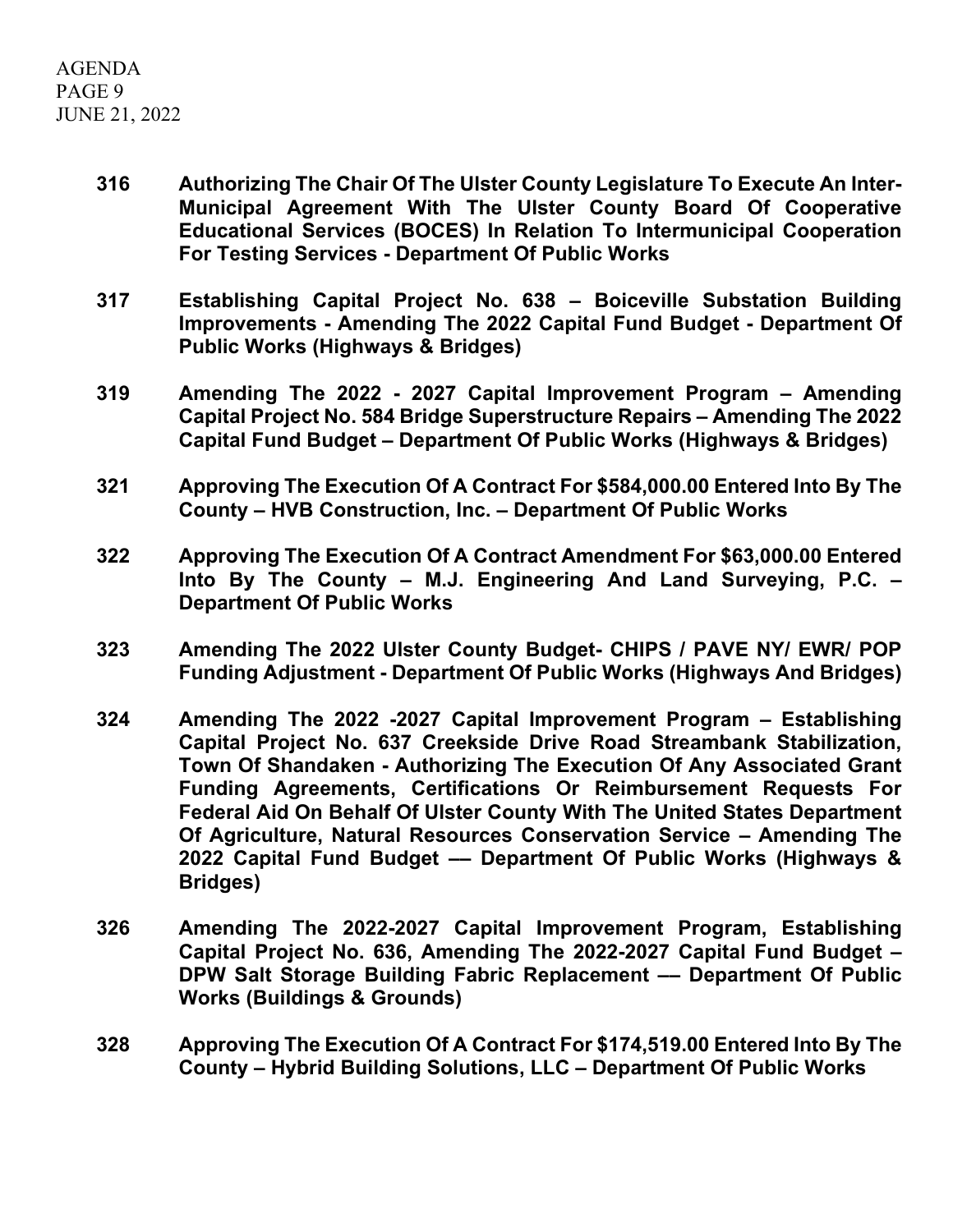- **329 Approving The Execution Of A Contract For Rates Anticipated To Exceed \$50,000.00 Entered Into By The County – L.W. Tree Service, Inc. – Department Of Public Works**
- **330 Authorizing The Conveyance Of County-Owned Property To The Original Owner – Department Of Finance**
- **331 Authorizing The Commissioner Of Finance To Accept A Bid For A Parcel Of County-Owned Real Property For Private Sale And Authorizing The Chair Of The Ulster County Legislature To Convey Such Parcel - Department Of Finance**
- **332 Authorizing The Commissioner Of Finance To Accept And Reject Bids For Purchase Of Parcels Of County-Owned Property At The April 19, 2022 Public Auction - Department Of Finance**
- **333 Approving The Execution Of A Contract Amendment For \$60,000.00 Entered Into By The County – CB20 Inc. F/K/A Computer Professionals International Inc. – Information Services**
- **334 Approving The Execution Of A Contract Amendment For \$89,752.85 Entered Into By The County – National Business Equipment – Department Of Information Services**
- **335 Approving The Execution Of A Contract Amendment For \$44,870.00 Causing The Aggregate Contract Plus Amendment Amount To Be In Excess Of \$50,000.00, Entered Into By The County – Complete Building Solutions, Inc. – Ulster County Area Transit (UCAT)**
- **337 Approving The Execution Of A Contract For \$80,000.00 Entered Into By The County – Arts Mid-Hudson, Inc. – Legislature**
- **338 Approving The Execution Of A Contract For \$25,000.00 Entered Into By The County – UPAC LLC – Legislature**

# **Non-Consent**

**11 Requesting Enactment Of A Senate Bill And Assembly Bill In The New York State Legislature For A Special Law In Relation To The Hotel And Motel Room Occupancy Tax Rates In Ulster County**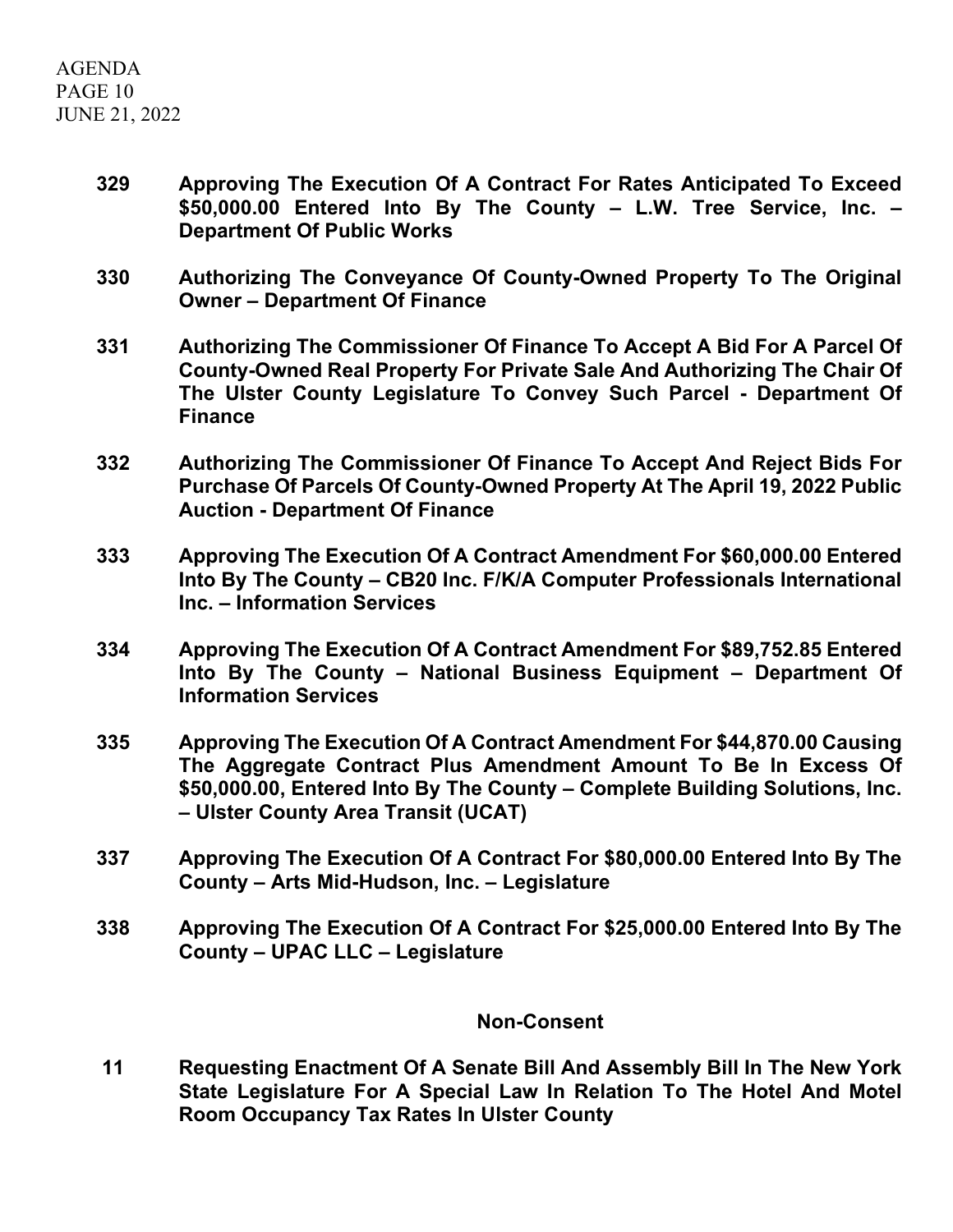- **14 Authorizing The Termination Of A Lease Agreement With CPR Kingston, LLC Bank For Space Used By The Board Of Elections**
- **168 Authorizing A One-Time Reimbursement To Ulster County 2021 Real Property Taxpayers**
- **199 Setting A Public Hearing On Proposed Local Law No. 6 Of 2022, A Local Law Amending Section C-101 B. Of The Ulster County Charter, Section A30-2 B. Of The Ulster County Administrative Code, And Section 216-5 Of The Code Of The County Of Ulster In Relation To Appointments To The Commission Of Human Rights, To Be Held On Tuesday, July 19, 2022 At 7:10 PM**
- **288 Requiring The Reporting Of Wages For Employees Of Contractors And Sub-Contractors That Provide Services To The County Of Ulster, Adopting Updated Procurement Manual Pursuant To General Municipal Law Section 104-b**
- **290 Amending The County Budget To Include Federal Aid Funding To Implement The Mental Health In Schools Program – Department Of Mental Health**
- **291 Amending The County Budget To Use Opioid Settlement Funding To Implement The Mental Health In Schools Program – Department Of Mental Health**
- **293 Establishing And Reporting The Standard Work Day For Elected And Appointed Officials**
- **296 Declaring Support for the New York State Climate Action Council Scoping Plan**
- **297 Urging New York's Congressional Delegation To Propose And Adopt A Proposed Amendment To The United States Constitution Clarifying That Corporations Are Not People With Constitutional Rights, And That Unlimited Campaign Spending Is Not Free Speech**
- **309 Amending Capital Project 607- Government Operations Center And Authorizing The Acquisition Of Real Property Located At Paradies Lane In The Town Of New Paltz For Purpose Of Siting A Government Operations Center And Authorizing The Chair Of The Ulster County Legislature To Execute Any And All Documents Required For Said Acquisition – Department Of Public Works (Buildings And Grounds)**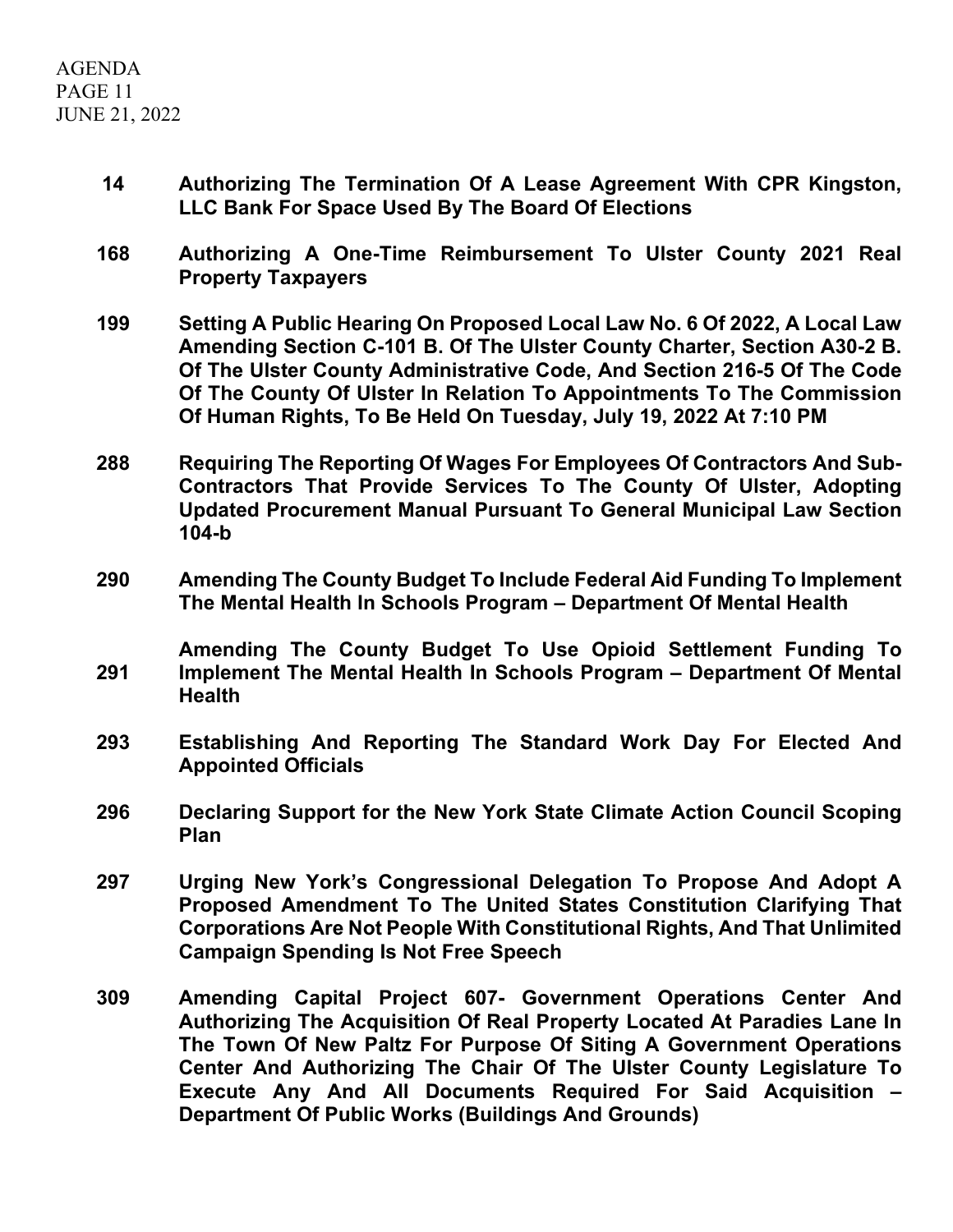## AGENDA PAGE 12 JUNE 21, 2022

- **310 BOND Authorizing The Acquisition Of Parcels Of Land For A New Multi-Use Government Operations Center, In And For The County Of Ulster, New York, At A Maximum Estimated Cost Of \$3,750,000, And Authorizing The Issuance Of \$3,750,000 Bonds Of Said County To Pay The Cost Thereof**
	- **313 Approving The Execution Of A Contract Amendment For Rates Anticipated To Exceed \$50,000.00 Entered Into By The County – Securus Technologies, LLC F/K/A Securus Technologies, Inc. – Ulster County Sheriff**
- **318 BOND Authorizing Design And Engineering Expenses For The Boiceville Substation Building Improvements, In And For The County Of Ulster, New York, At A Maximum Estimated Cost Of \$27,000.00, And Authorizing The Issuance Of \$27,000.00 Bonds Of Said County To Pay The Cost Thereof**
- **320 BOND Authorizing The Replacement Superstructure For Various Bridges, In And For The County Of Ulster, New York, At A Maximum Estimated Cost Of \$744,100.00, And Authorizing The Issuance Of \$744,100.00 Bonds Of Said County To Pay The Cost Thereof**
- **325 BOND Authorizing The Construction Of Improvements To Creekside Drive In The Town Of Shandaken, In And For The County Of Ulster, New York, At A Maximum Estimated Cost Of \$480,000.00, And Authorizing The Issuance Of \$480,000.00 Bonds Of Said County To Pay The Cost Thereof**
- **327 BOND Authorizing DPW Salt Storage Building Fabric Replacement, In And For The County Of Ulster, New York, At A Maximum Estimated Cost \$296,415.00, And Authorizing The Issuance Of \$296,415.00 Bonds O Said County To Pay The Cost Thereof**
	- **336 Setting A Public Hearing On The Sale And/Or Transfer Of Lands Owned By Ulster County Located At 60-64 Boices Lane, Town Of Ulster To Be Held On Tuesday, July 19, 2022 At 7:30 7:05 PM**

**PUBLIC COMMENT (on subjects** *not* **currently before the Legislature):**